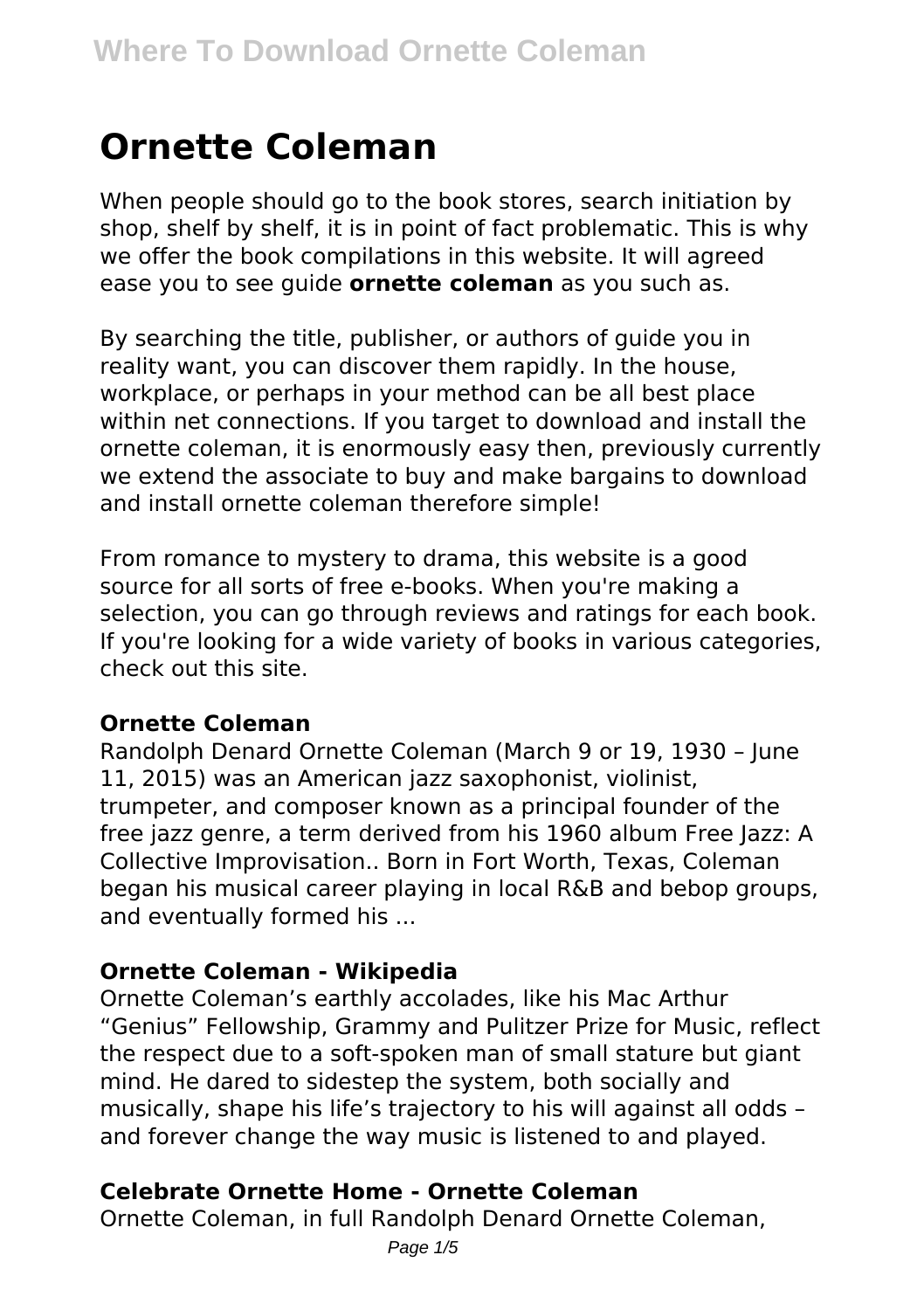(born March 9, 1930, Fort Worth, Texas, U.S.—died June 11, 2015, New York, New York), American jazz saxophonist, composer, and bandleader who was the principal initiator and leading exponent of free jazz in the late 1950s.

# **Ornette Coleman | Biography, Albums, & Facts | Britannica**

Ornette Coleman (born March 9, 1930 in Fort Worth, Texas, USA - died June 11, 2015 in New York City, New York, USA) was an American Jazz saxophonist, violinist, trumpeter and composer. His album "Free Jazz" gave its name to a whole Jazz sub-genre. He was married to Jayne Cortez from 1954-64.

# **Ornette Coleman | Discography | Discogs**

Alto Saxophone – Ornette Coleman Bass – Charlie Haden, Scott LaFaro Bass Clarinet – Eric Dolphy Design (Album Design) – Loring Eutemy Drums – Billy Higgins, ...

# **Ornette Coleman - Free Jazz (1961) (Full Album) - YouTube**

ORNETTE COLEMAN TRIO AT THE GOLDEN CIRCLE STOCKHOLM. Primal subversion of the most delicious kind was in the air when alto saxophonist Ornette Coleman introduced his latest chapter of "the new jazz" in December 1965 at Stockholm's Golden Circle (Gyllene Cirkeln) club.

## **Ornette Coleman - Blue Note Records**

Ornette Coleman: 'Change of the Century' August 1, 2001 • Saxophonist Ornette Coleman burst on the jazz scene in the 1950s with a new kind of music called "free jazz," which he called "harmodolics."

## **Ornette Coleman : NPR**

\* Atlantic LP 1327, SD 1327 Ornette Coleman - Change Of The Century \* Atlantic SD 1558 The Best Of Ornette Coleman \* Atlantic SD 2-316 Various Artists - The Jazz Years-25th Anniversary \* Atlantic (J) P-10085A Ornette Coleman - To Whom Who Keeps A Records \* Atlantic 45-5008 Ornette Coleman - Una Muy Bonita, Part 1 & 2. Ornette Coleman Quartet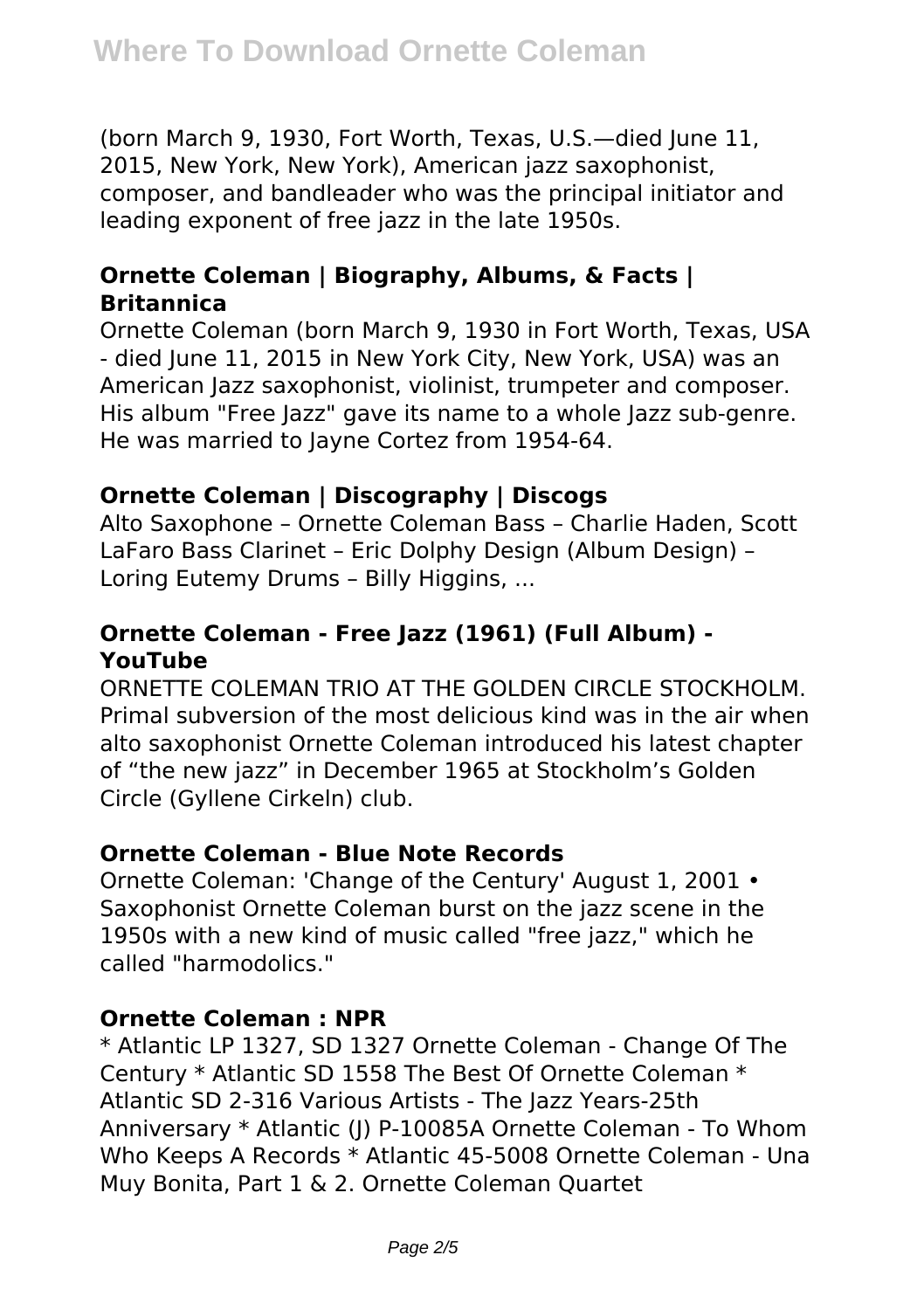#### **Ornette Coleman Discography - Jazz Disco**

The Shape of Jazz to Come is the third album by jazz musician Ornette Coleman.Although Coleman initially wished for the album to be titled Focus on Sanity, after one of the songs on the album, it was ultimately titled The Shape of lazz to Come at the urging of Atlantic producer Nesuhi Ertegun, who felt that the title would give consumers "an idea about the uniqueness of the LP."

## **The Shape of Jazz to Come - Wikipedia**

Phil Schaap began broadcasting an annual 24-hour Ornette Coleman birthday broadcast on WKCR in 1970 and has continued, this being the 46th straight year. Truly an inspirational person, Phil was the only person meant to host this gathering. Pharoah Sanders, Ornette's great friend from the 1960s, began the service with a solo performance.

# **My Father Was Deep by Denardo Coleman - Ornette Coleman**

One of the most important (and controversial) innovators of the jazz avant-garde, Ornette Coleman gained both loyal followers and lifelong detractors when he seemed to burst on the scene in 1959 fully formed. Although he, and Don Cherry in his original quartet, played opening and closing melodies together, their solos dispensed altogether with chordal improvisation and harmony, instead playing ...

# **Ornette Coleman | Biography & History | AllMusic**

Ornette Coleman Biography by Scott Yanow + Follow Artist. Father of the free jazz movement, and a saxophonist and composer who became one of the prime innovators in jazz and modern music. Read Full Biography. Overview ↓ Biography ...

## **Ornette Coleman | Biography, Albums, Streaming Links ...**

Ornette Coleman (March 9, 1930 – June 11, 2015) was an American jazz musician. He plays the saxophone, violin and trumpet.He is also a composer.He was one of the people that helped make a new jazz style called free jazz, in the 1960s.Coleman's music is also like blues music.His album Sound Grammar won the 2007 Pulitzer Prize for music.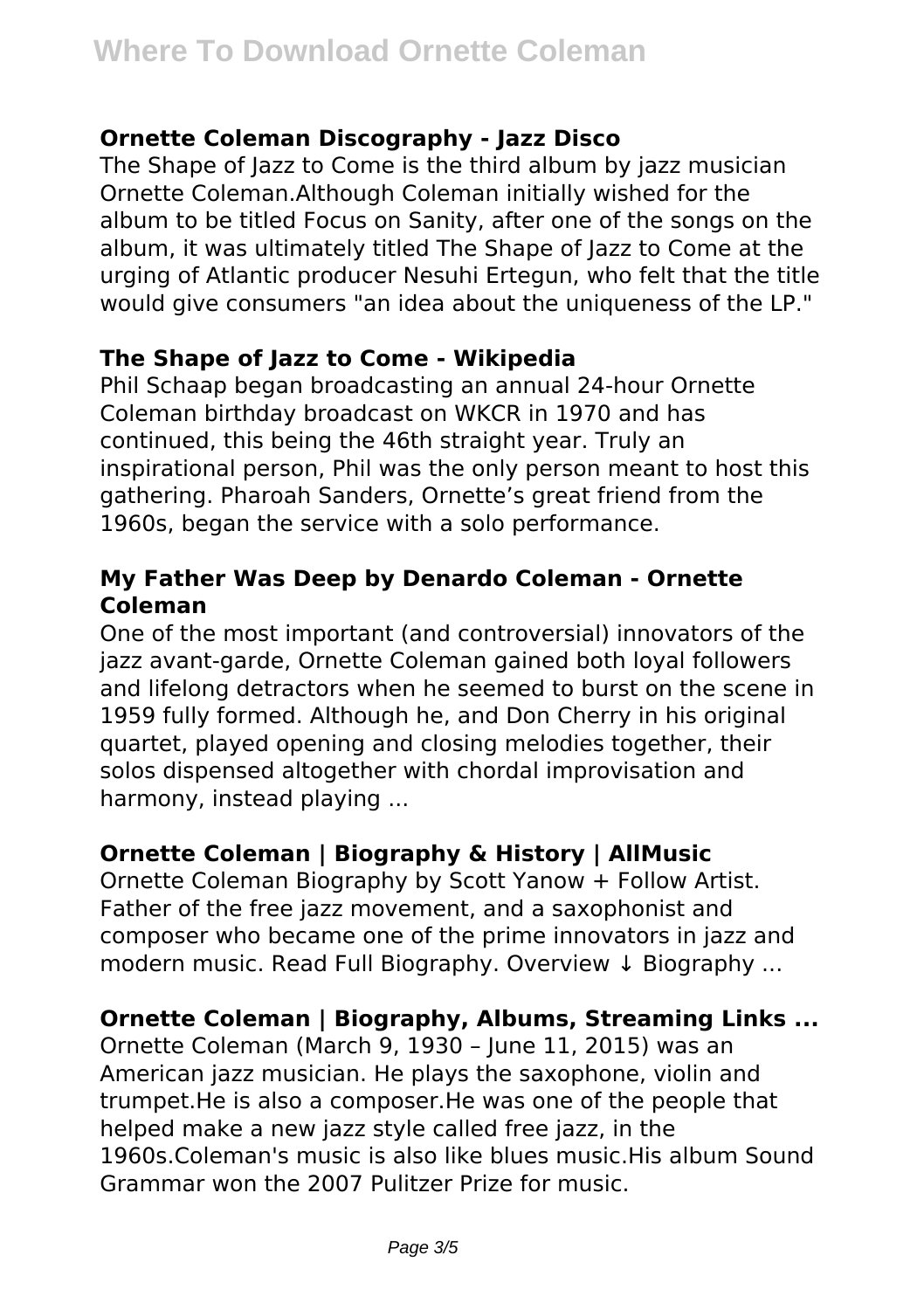#### **Ornette Coleman - Simple English Wikipedia, the free ...**

Ornette Coleman (March 9, 1930 - June 11, 2015) was an American jazz saxophonist, violinist, trumpeter, and composer.He was one of the founders and major innovators of the 1960s free jazz movement and one of the most notable figures in jazz history. Coleman was born in 1930 in Fort Worth, Texas where he participated in his high school band until being dismissed for improvising during "The ...

### **Ornette Coleman music, videos, stats, and photos | Last.fm**

The music of Ornette Coleman has produced some of the most violent reactions, both for and against, seen on the jazz scene in some years. His music, whilst claiming unique freedom, has, in fact, unique limitations. It is as good as the imaginations of the musicians playing it. Whether it is ...

## **JJ 11/60: Ornette Coleman - Tomorrow Is The Question ...**

Ornette Coleman, Soundtrack: Naked Lunch. Saxophonist and composer, educated at the School of Jazz in Lenox, Massachusetts. He worked in a Fort Worth carnival, and toured with groups. A leader in progressive jazz, he appeared in many concerts and made many recordings. He retired for two years to study, and then resumed his professional career in 1965.

## **Ornette Coleman - IMDb**

Ornette Coleman, Category: Artist, Albums: The Atlantic Years (Remastered), Something Else!!! The Music of Ornette Coleman [Original Jazz Classics Remasters], Les Incontournables du Jazz - Ornette Coleman, Beauty Is A Rare Thing- The Complete Atlantic Recordings, Free Jazz, Top Tracks: Lonely Woman, Broad Way Blues, Peace, Eventually, Ramblin', Biography: One of the most important (and ...

## **Ornette Coleman on Spotify**

Ornette Coleman Biography, Life, Interesting Facts. Ornette Coleman is recognized as one of the best saxophonists and also the creator of one of the most improvisational styles of music, i.e., Jazz style that was completely different from the traditional methods or patterns of playing the harmonica. He is also